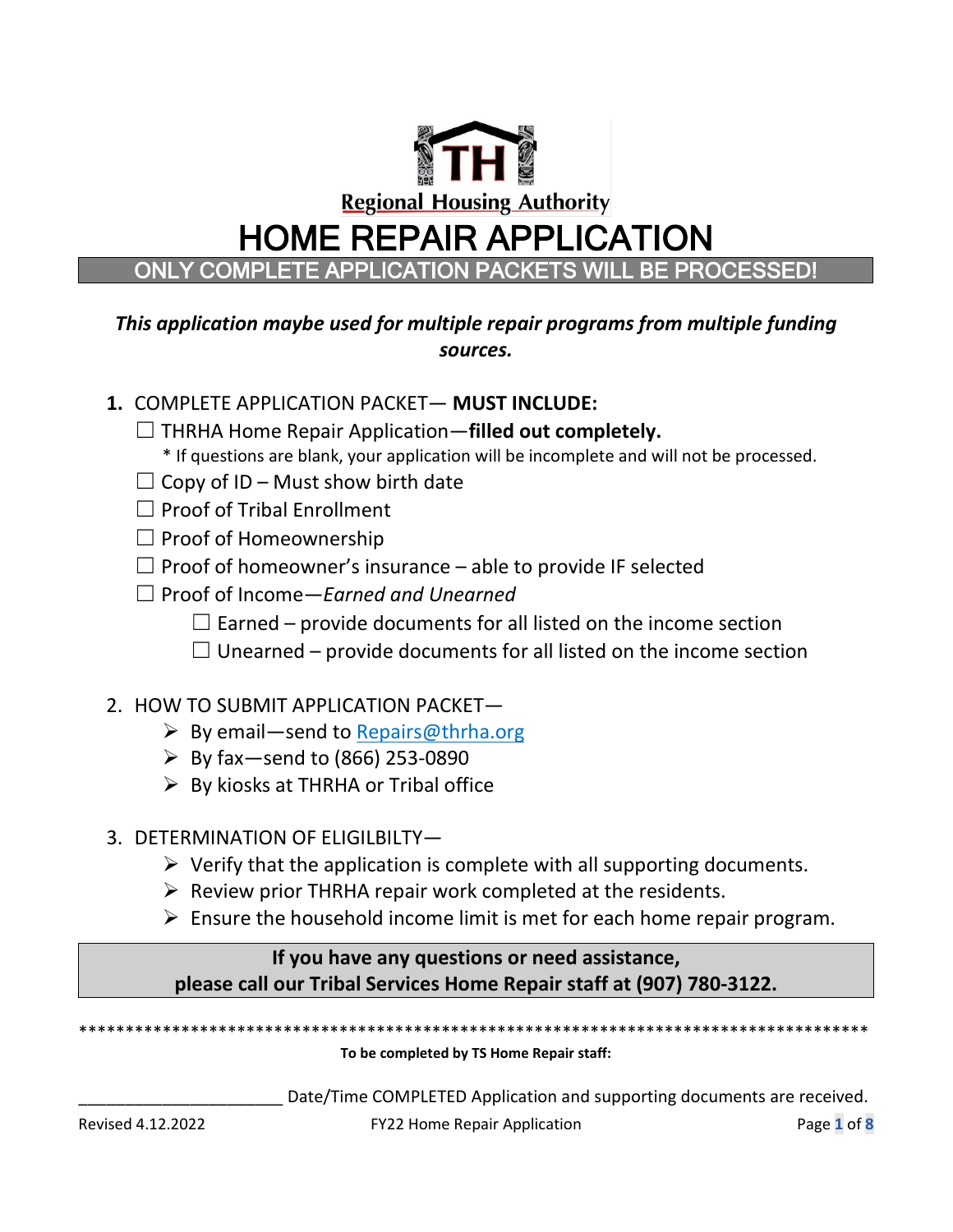

| Community: | Date: | ---- | $\overline{\phantom{a}}$ |
|------------|-------|------|--------------------------|
|            |       |      |                          |

| <b>APPLICANT INFORMATION</b>                                      |                                                      |                          |  |  |
|-------------------------------------------------------------------|------------------------------------------------------|--------------------------|--|--|
| <b>Full Name:</b>                                                 | Last four of SSN:                                    |                          |  |  |
|                                                                   |                                                      |                          |  |  |
| Applicant Date of Birth (MM/DD/YYYY):                             | <b>Applicant Gender:</b>                             | $\square$ M              |  |  |
|                                                                   |                                                      | F                        |  |  |
| Enrolled Tribal Citizen-Is ANY household member a Tribal Citizen? |                                                      | <b>Tribal Enrollment</b> |  |  |
| Yes-Alaska Native / American Indian                               |                                                      | Number:                  |  |  |
| *Submit copy of one of the following:                             |                                                      |                          |  |  |
| -Certificate of Indian Blood                                      |                                                      |                          |  |  |
| -Tribal Enrollment                                                |                                                      |                          |  |  |
| -Card or Tribal Enrollment Verification                           |                                                      |                          |  |  |
| $\Box$ No                                                         |                                                      |                          |  |  |
|                                                                   |                                                      |                          |  |  |
| Do you rent or own your home?                                     |                                                      |                          |  |  |
| $\Box$ Rent-landlord approval required                            | $\Box$ Own—proof of ownership required upon approval |                          |  |  |
|                                                                   | -Copy of the DEED                                    |                          |  |  |
|                                                                   | -Other legal document showing ownership              |                          |  |  |
|                                                                   | with the legal address                               |                          |  |  |
| Do you have homeowner's insurance?                                |                                                      |                          |  |  |
| $\Box$ Yes—please provide proof of coverage                       | No-must sign a homeowner addendum                    |                          |  |  |
| Is your repair an emergency?                                      |                                                      |                          |  |  |
| $\Box$ Yes-please call (907) 780-3122 to report                   | $\Box$ No                                            |                          |  |  |

### **Applicant Contact Information**

| <b>Mailing Address:</b>  |                          |        |
|--------------------------|--------------------------|--------|
|                          |                          |        |
| <b>Physical Address:</b> |                          |        |
|                          |                          |        |
| Primary Phone-required   | Secondary Phone-required | Email: |
|                          |                          |        |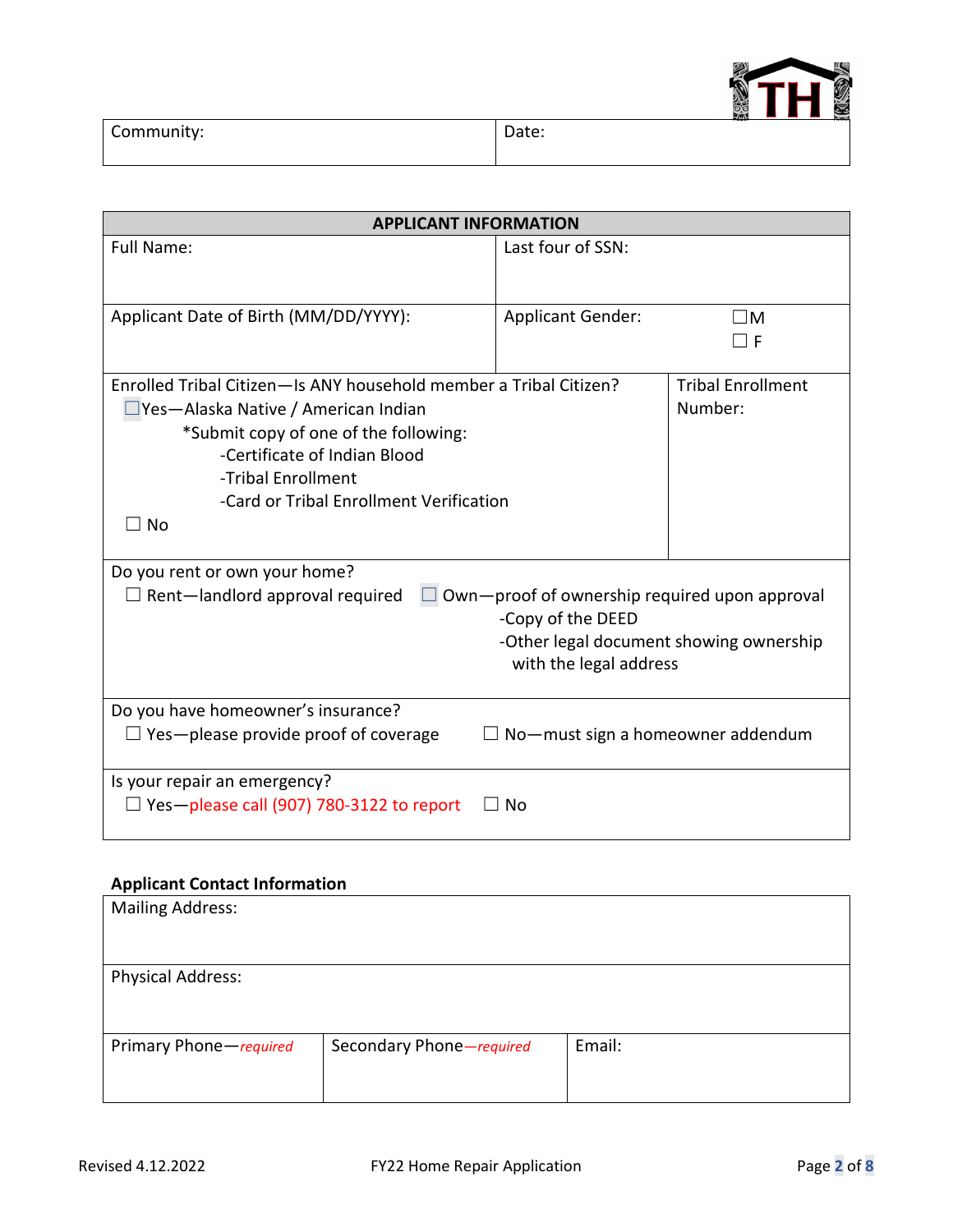

# **Applicant Household Members—***list ALL household members who live in the home to be repaired.*

| Name<br>Last, First, Middle Initial | Relation<br>to<br>Applicant | Tribal<br>Member?<br>Y/N | Date of Birth<br>MM/DD/YYYY | Last four<br>of SSN<br>XXXX | Work?<br>Y/N | Where? | Gross<br>Income per<br>month | Frequency<br>of pay? *<br>(See below) | THRHA staff<br>use |
|-------------------------------------|-----------------------------|--------------------------|-----------------------------|-----------------------------|--------------|--------|------------------------------|---------------------------------------|--------------------|
|                                     |                             |                          |                             |                             |              |        |                              |                                       |                    |
|                                     |                             |                          |                             |                             |              |        |                              |                                       |                    |
|                                     |                             |                          |                             |                             |              |        |                              |                                       |                    |
|                                     |                             |                          |                             |                             |              |        |                              |                                       |                    |
|                                     |                             |                          |                             |                             |              |        |                              |                                       |                    |
|                                     |                             |                          |                             |                             |              |        |                              |                                       |                    |
|                                     |                             |                          |                             |                             |              |        |                              |                                       |                    |
|                                     |                             |                          |                             |                             |              |        |                              |                                       |                    |
|                                     |                             |                          |                             |                             |              |        |                              |                                       |                    |
|                                     |                             |                          |                             |                             |              |        |                              |                                       |                    |

\*Frequency of pay:

M = Monthly - Provide 1 most recent paystub

W = Weekly - Provide 5 most recent consecutive paystubs

E = Every two weeks - Provide 3 most recent consecutive paystubs

T = Twice per month - Provide 2 most recent consecutive paystubs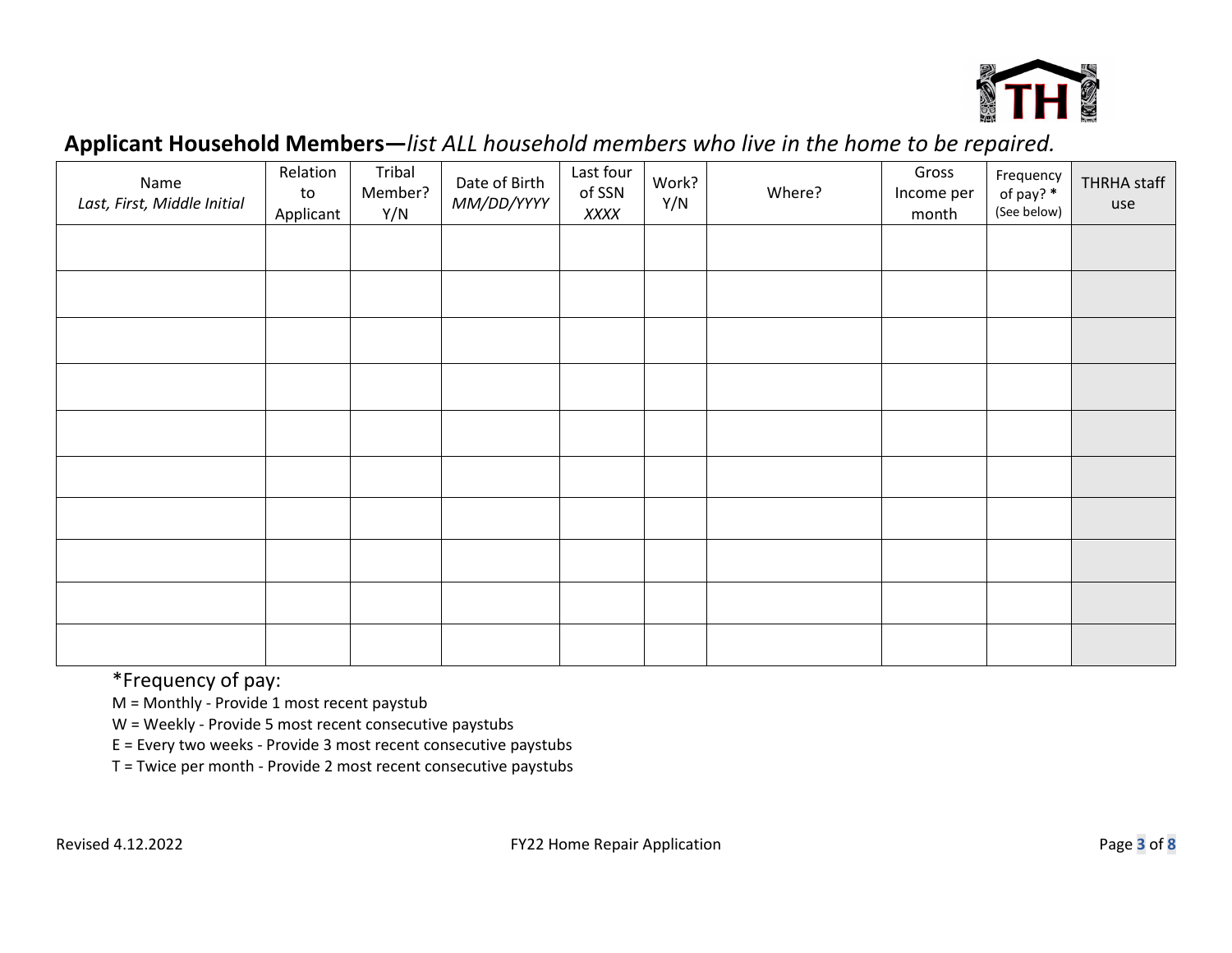

| <b>HOME INFORMATION</b>                                                                                                         |                                                 |                                                                                                                                                                                                                                      |                    |  |  |
|---------------------------------------------------------------------------------------------------------------------------------|-------------------------------------------------|--------------------------------------------------------------------------------------------------------------------------------------------------------------------------------------------------------------------------------------|--------------------|--|--|
| Physical address of the property:                                                                                               |                                                 |                                                                                                                                                                                                                                      | Year it was built: |  |  |
| Have you had previous THRHA / BIA HIP work completed on your home?<br>$\Box$ No<br>$\Box$ Yes—answer questions below<br>o When? |                                                 |                                                                                                                                                                                                                                      |                    |  |  |
| What work was completed?<br>$\circ$                                                                                             |                                                 |                                                                                                                                                                                                                                      |                    |  |  |
| $\Box$ Heat Source<br>$\Box$ Plumbing<br>$\Box$ Windows/Doors                                                                   | $\Box$ Siding<br>$\Box$ Electrical $\Box$ Other | Description of Repairs Needed-please list repairs needed and provide as much information as possible<br>$\Box$ Interior – flooring, inner walls, cabinets, etc.<br>$\Box$ Roof $\Box$ Exterior Structure – deck, stairs, porch, etc. |                    |  |  |
|                                                                                                                                 |                                                 |                                                                                                                                                                                                                                      |                    |  |  |
|                                                                                                                                 |                                                 |                                                                                                                                                                                                                                      |                    |  |  |
|                                                                                                                                 |                                                 |                                                                                                                                                                                                                                      |                    |  |  |
|                                                                                                                                 |                                                 |                                                                                                                                                                                                                                      |                    |  |  |
|                                                                                                                                 |                                                 |                                                                                                                                                                                                                                      |                    |  |  |
|                                                                                                                                 |                                                 |                                                                                                                                                                                                                                      |                    |  |  |
|                                                                                                                                 |                                                 |                                                                                                                                                                                                                                      |                    |  |  |
|                                                                                                                                 |                                                 |                                                                                                                                                                                                                                      |                    |  |  |
|                                                                                                                                 |                                                 |                                                                                                                                                                                                                                      |                    |  |  |
|                                                                                                                                 |                                                 |                                                                                                                                                                                                                                      |                    |  |  |
|                                                                                                                                 |                                                 |                                                                                                                                                                                                                                      |                    |  |  |
|                                                                                                                                 |                                                 |                                                                                                                                                                                                                                      |                    |  |  |
|                                                                                                                                 |                                                 |                                                                                                                                                                                                                                      |                    |  |  |
|                                                                                                                                 |                                                 |                                                                                                                                                                                                                                      |                    |  |  |
|                                                                                                                                 |                                                 |                                                                                                                                                                                                                                      |                    |  |  |
|                                                                                                                                 |                                                 |                                                                                                                                                                                                                                      |                    |  |  |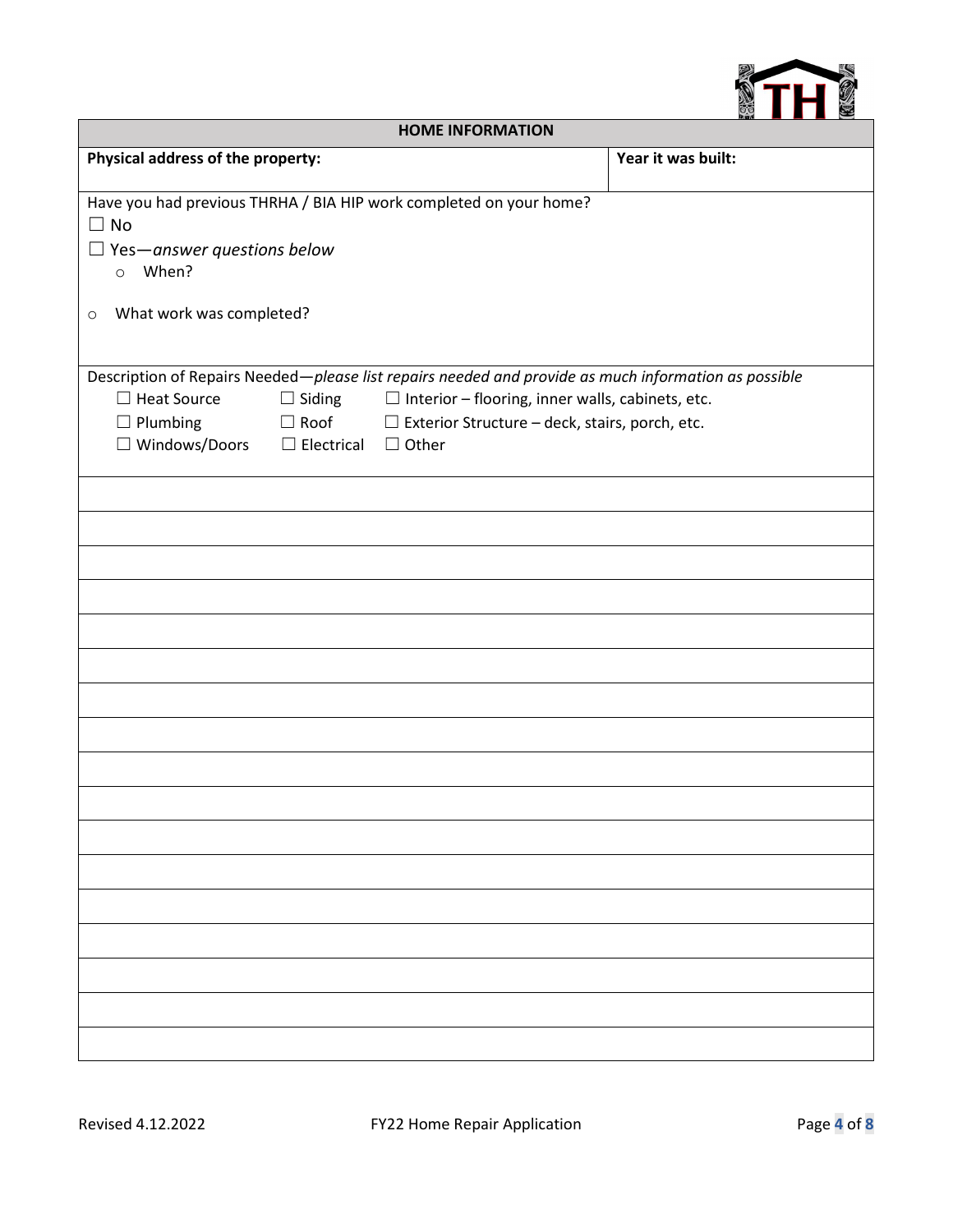

# **Unearned Income: Please answer for all members in the household.**

|                                                                    | HH Mbr 1          | Which   | HH Mbr 2          | Which   | HH Mbr 3          | Which   | <b>THRHA</b> |
|--------------------------------------------------------------------|-------------------|---------|-------------------|---------|-------------------|---------|--------------|
|                                                                    | <b>First Name</b> | Source? | <b>First Name</b> | Source? | <b>First Name</b> | Source? | staff use    |
|                                                                    | & Amount          |         | & Amount          |         | & Amount          |         |              |
| Unemployment Insurance or Workman's Compensations?                 |                   |         |                   |         |                   |         |              |
| Unemployment Insurance (UI) or Workman's Compensations             |                   |         |                   |         |                   |         |              |
| (WC)                                                               |                   |         |                   |         |                   |         |              |
| Government/Tribal Assistance? Public Assistance (PA), General      |                   |         |                   |         |                   |         |              |
| Assistance (GA), Aid to Families w/ Dependent Children (AFDC),     |                   |         |                   |         |                   |         |              |
| Social Security Insurance (SSI) or Benefit (SSB), Veterans Affair  |                   |         |                   |         |                   |         |              |
| (VA) disability or retirement, Electronic Benefits Transfer (EBT), |                   |         |                   |         |                   |         |              |
| or Temporary Assistance for Needy Families (TANF)                  |                   |         |                   |         |                   |         |              |
| Child Support from ALL sources? Child Support Enforcement          |                   |         |                   |         |                   |         |              |
| Agency (CSEA), Court of Law, Direct from Individual or other.      |                   |         |                   |         |                   |         |              |
|                                                                    |                   |         |                   |         |                   |         |              |
| Alimony from ALL sources? Court of Law, directly from              |                   |         |                   |         |                   |         |              |
| individual or other.                                               |                   |         |                   |         |                   |         |              |
|                                                                    |                   |         |                   |         |                   |         |              |
| Other sources? Severance package, settlement, regular              |                   |         |                   |         |                   |         |              |
| gift/payment, regular payment from lottery winning, regular        |                   |         |                   |         |                   |         |              |
| payment from inheritance (s) and/or regular payment from real      |                   |         |                   |         |                   |         |              |
| estate (rental/sales).                                             |                   |         |                   |         |                   |         |              |
|                                                                    |                   |         |                   |         |                   |         |              |
| Native Corporation dividend? Sealaska, Goldbelt, Huna Totem,       |                   |         |                   |         |                   |         |              |
| Kake Tribal, etc.                                                  |                   |         |                   |         |                   |         |              |

**\*\* Do you or any household member expect any income changes in the next 12 months? If so, please explain:**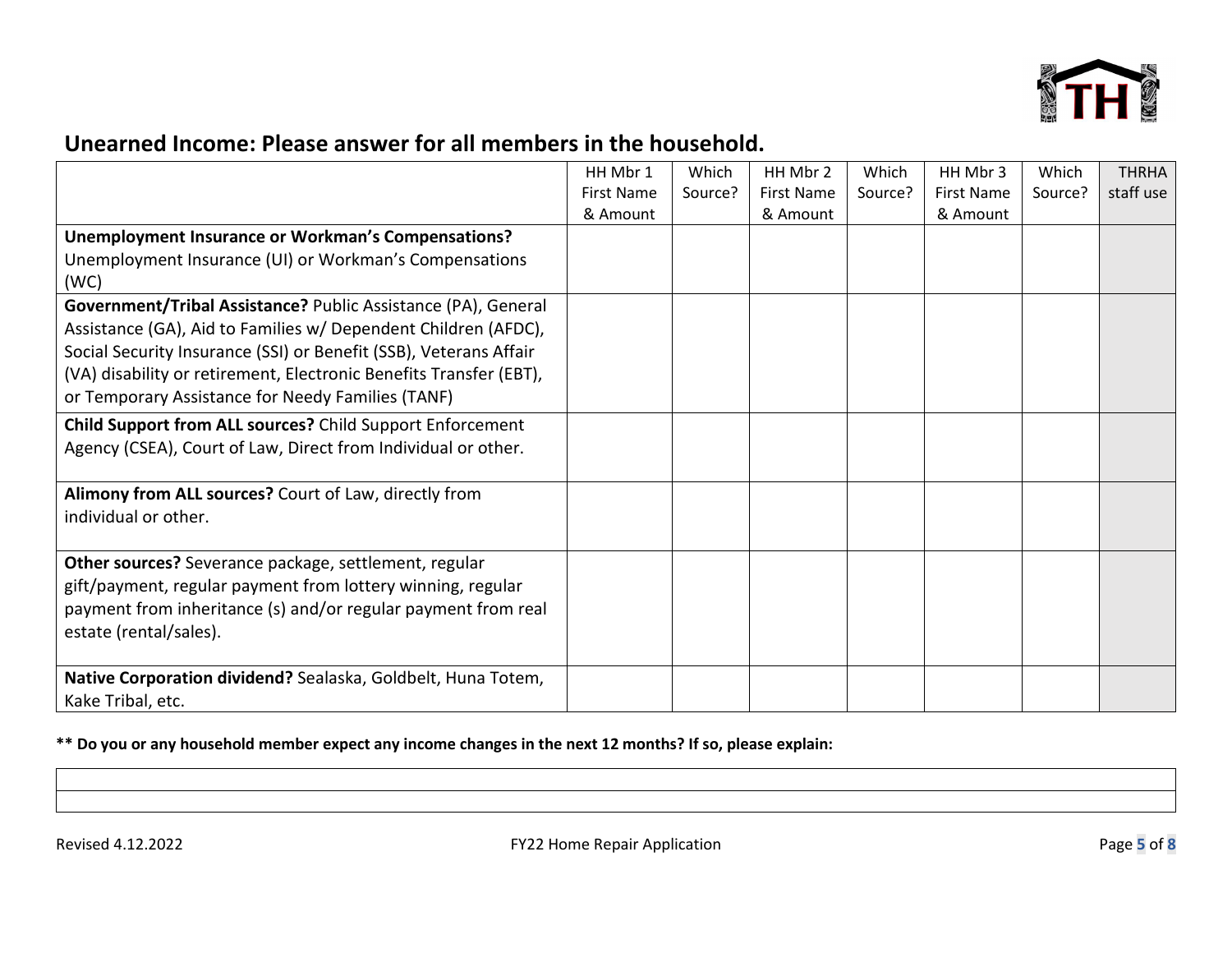

## **DISCLAIMERS & CERTIFICATIONS**

- $\Box$  I certify that all the information provided in this application is true and complete to the best of my knowledge and belief.
- $\Box$  I certify that this application is submitted for the sole purpose of obtaining home repair assistance.
- $\Box$  I certify that I am the owner/occupant of the property to be repairs and it is my principal residence.
- $\Box$  I certify that the property to be repaired is not being offered for sale.
- $\Box$  I understand that any discrepancy or omission of information requested by this application may result in the disqualification of participation in THRHA's Home Repair Program.
- $\Box$  I understand that THRHA will designate who will complete the home assessment and ensure that he/she meets ALL the licensing and bonding requirements of the grant program(s).
- $\Box$  I understand that home repair funding is dependent on the availability of grant funds.
- ☐ If selected, to move to the next phase, I will be responsible for signing a notarized **BINDING COMMITMENT** for my deed or title.
- $\Box$  If selected, I will be responsible for providing proof of home insurance or equivalent.

| <b>Applicant Signature.</b> | Date |
|-----------------------------|------|
| Co-Applicant Signature.     | Date |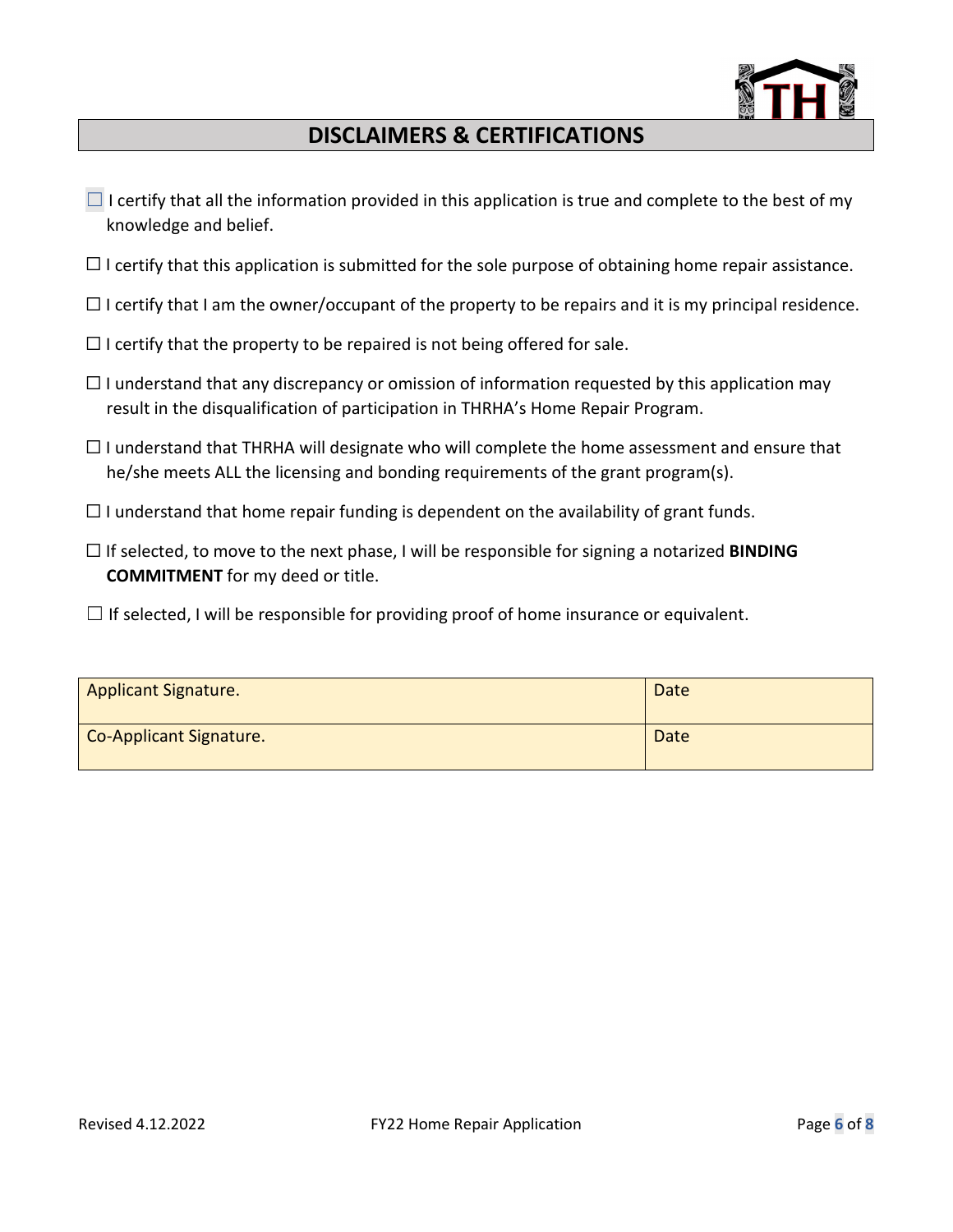

## **NATIVE CORPORATION DIVIDEND VERIFICATION**

#### **TO:** *See below.*

| Name of Native Corporation: |  |
|-----------------------------|--|
| Address:                    |  |
| City, State Zip:            |  |

| Name of Native Corporation: |  |
|-----------------------------|--|
| Address:                    |  |
| City, State Zip:            |  |

**FROM:** *See below.*

| THRHA Applicant: | Date of Birth:    |  |
|------------------|-------------------|--|
| Address:         | <b>ISSN:</b>      |  |
| City, State Zip: | Number of Shares: |  |

#### **I authorize the Native Corporation(s), listed above, to release information or records about me to Tlingit Haida Regional Housing Authority (THRHA). Please release the following information selected from the list below (check at least one box).**

| My benefit payment amount from       |            |  |            |  |
|--------------------------------------|------------|--|------------|--|
|                                      | MM/DD/YYYY |  | MM/DD/YYYY |  |
| The number of shares assigned to me. |            |  |            |  |
| Other, please specify:               |            |  |            |  |

| <b>THRHA Applicant Signature:</b> | Date: |
|-----------------------------------|-------|
| <b>THRHA Staff Signature:</b>     | Date: |
|                                   |       |

Please send the requested information to:

### **TLINGIT HAIDA REGIONAL HOUSING AUTHORITY**

Attention: Tribal Services 5446 Jenkins Drive Juneau, AK 99801 Fax: (866) 253-0890 Email: Repairs@thrha.org